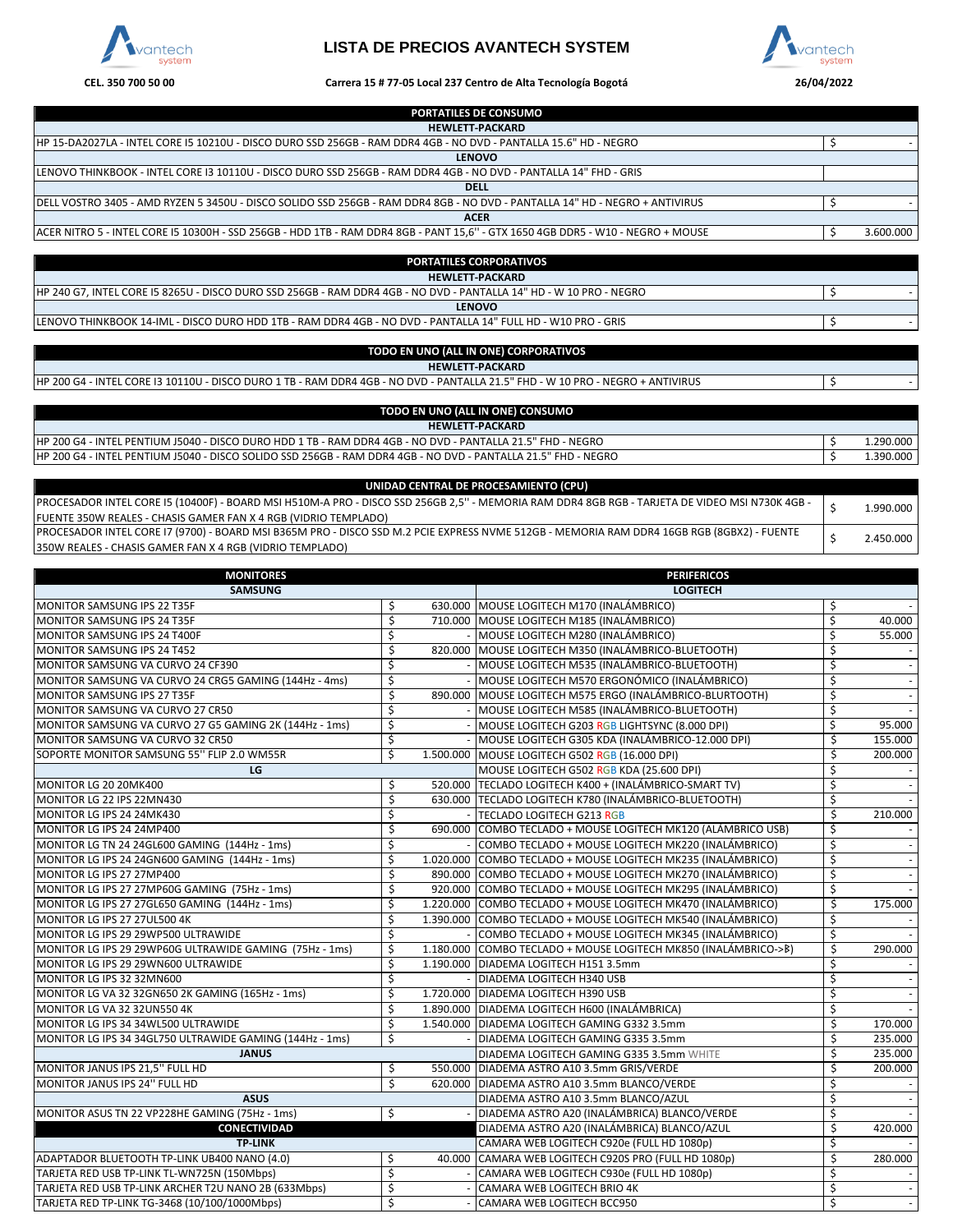| ROUTER TP-LINK TL-WR820N (300Mbps)                     | \$                      | 55.000 MOCROFONO BLUE SNOWBALL ICE USB                         | \$<br>170.000 |
|--------------------------------------------------------|-------------------------|----------------------------------------------------------------|---------------|
| ROUTER TP-LINK TL-WR840N (300Mbps)                     | \$                      | - MOCROFONO BLUE YETI NANO USB                                 | \$            |
| ROUTER TP-LINK TL-WR940N (450Mbps)                     | \$                      | PARLANTE LOGITECH Z407 2.1 80W                                 | \$<br>320.000 |
| ROUTER TP-LINK ARCHER C20 2B (733Mbps)                 | \$                      | 85.000 PARLANTE LOGITECH Z607 5.1 160W                         | \$<br>340.000 |
|                                                        |                         | 95.000 PARLANTE LOGITECH Z625 2.1 400W                         | \$<br>570.000 |
| ROUTER TP-LINK ARCHER C20W 2B (733Mbps)                | \$                      |                                                                |               |
| ROUTER TP-LINK ARCHER XR500v 2B (1167Mbps)             | \$<br>240.000           | <b>REDRAGON</b>                                                |               |
| ROUTER TP-LINK ARCHER C7 2B (1750Mbps)                 | \$                      | - MOUSE REDRAGON M601 RGB CENTROPHORUS (7.200 DPI)             | 55.000<br>\$  |
| SWITCH TP-LINK TL-LS1008G 8 PUERTOS (10/100/1000Mbps)  | \$                      | MOUSE REDRAGON M607 RGB GRIFFIN (7.200 DPI)                    | \$<br>60.000  |
| DECO HOGAR TP-LINK E4 AC1200 (2-PACK)                  | \$                      | MOUSE REDRAGON M610 R GAINER (3.200 DPI)                       | \$<br>45.000  |
| <b>LINKSYS</b>                                         |                         | MOUSE REDRAGON M711 RGB COBRA (10.000 DPI)                     | \$<br>80.000  |
| ROUTER LINKSYS E5400 2B (1167Mbps)                     | \$                      | 165.000 MOUSE REDRAGON M711W RGB COBRA (10.000 DPI) WHITE      | \$<br>85.000  |
| ADAPTADOR RED ETHERNET GIGABIT LINKSYS USB3GIG USB 3.0 | \$                      | - MOUSE REDRAGON M711-FPS RGB COBRA-FPS (24.000 DPI)           | \$<br>110.000 |
| <b>MERCUSYS</b>                                        |                         | MOUSE REDRAGON M719 RGB INVADER (10.000 DPI)                   | \$<br>65.000  |
| SWITCH MERCUSYS MS108 8 PUERTOS (10/100Mbps)           | \$                      | - MOUSE REDRAGON M720 RGB VAMPIRE (10.000 DPI)                 | \$            |
| <b>RAM</b>                                             |                         | MOUSE REDRAGON M908 RGB IMPACT (12.400 DPI)                    | \$<br>95.000  |
| <b>CRUCIAL</b>                                         |                         | MOUSE REDRAGON M988 RGB STORM ELITE (16.000 DPI)               | \$<br>110.000 |
| MEMORIA RAM DDR4 8GB PORTATIL CRUCIAL (2666)           | \$                      | 165.000 MOUSE REDRAGON M988 RGB STORM ELITE (16.000 DPI) WHITE | \$<br>115.000 |
| MEMORIA RAM DDR4 16GB PORTATIL CRUCIAL (2666)          | \$                      | 315.000 TECLADO REDRAGON K503A RGB HARPE PRO (MEMBRANA)        | \$<br>90.000  |
| MEMORIA RAM DDR4 16GB PC CRUCIAL (2666)                | \$                      | TECLADO REDRAGON K509 RGB DYAUS (MEMBRANA)                     | \$<br>95.000  |
|                                                        |                         |                                                                |               |
| <b>LEXAR</b>                                           |                         | TECLADO REDRAGON K530 RGB > B DRACONIC (SWITCH BROWN)          | \$<br>220.000 |
| MEMORIA RAM DDR4 8GB PORTATIL LEXAR (2666)             | \$                      | TECLADO REDRAGON K530W RGB >B DRACONIC SWITCH BROWN            | \$            |
| <b>KINGSTON</b>                                        |                         | TECLADO REDRAGON K550 RGB YAMA (SWITCH PURPLE)                 | \$<br>290.000 |
| MEMORIA RAM DDR3 8GB PORTATIL KINGSTON (1600)          | \$                      | TECLADO REDRAGON K550 RGB YAMA (SWITCH PURPLE) WHITE           | \$<br>300.000 |
| MEMORIA RAM DDR3 8GB PORTATIL KINGSTON (1600L)         | $\overline{\mathsf{S}}$ | TECLADO REDRAGON K551 RGB MITRA (SWITCH RED)                   | \$<br>190.000 |
| <b>PNY</b>                                             |                         | TECLADO REDRAGON K552 R KUMARA (SWITCH BLUE)                   | \$            |
| MEMORIA RAM DDR4 8GB PC PNY (3200) RGB                 | \$                      | TECLADO REDRAGON K552 RGB KUMARA (SWITCH BLUE)                 | \$<br>165.000 |
| MEMORIA RAM DDR4 8GB PC PNY (3200) BLINDADA            | \$                      | TECLADO REDRAGON K552 RGB KUMARA (SWITCH RED)                  | \$<br>165.000 |
| MEMORIA RAM DDR4 16GB PC PNY (3200) RGB                | \$                      | - TECLADO REDRAGON K552 RGB KUMARA (SWITCH RED) WHITE          | \$<br>170.000 |
| <b>TARJETAS DE VIDEO</b>                               |                         | TECLADO REDRAGON K552 RGB KUMARA (SWITCH BLUE) WHITE           | \$<br>170.000 |
| T VIDEO MSI 1GB NVIDIA GEFORCE N 210 DDR3 1 FAN        | \$                      | 190.000 TECLADO REDRAGON K561 RAINBOW VISNU (SWITCH BLUE)      | \$            |
| T VIDEO 4GB NVIDIA GEFORCE GTX 1050 TI DDR5 1 FAN      | \$                      | TECLADO REDRAGON K568 RGB DARK AVENGER (SWITCH RED)            | \$<br>150.000 |
| T VIDEO EVGA 6GB NVIDIA GEFORCE RTX 2060 DDR6 2 FAN    | \$                      | 2.750.000 TECLADO REDRAGON K580 RGB VATA-PRO (SWITCH BROWN)    | \$<br>270.000 |
| T VIDEO EVGA 12GB NVIDIA GEFORCE RTX 3060 DDR6 2 FAN   | \$                      | 3.490.000 TECLADO REDRAGON K585 RGB DITI (SWITCH BLUE)         | \$<br>130.000 |
| T VIDEO EVGA 8GB NVIDIA GEFORCE RTX 3060TI DDR6 3 FAN  | \$                      | 3.990.000 TECLADO REDRAGON K587 RGB MAGIC WAND (SWITCH RED)    | \$            |
| <b>PROCESADORES</b>                                    |                         | TECLADO REDRAGON K589 RGB SHRAPNEL (SWITCH BLUE)               | \$<br>200.000 |
| <b>AMD</b>                                             |                         | TECLADO REDRAGON K599 RGB DEIMOS (SWITCH RED)                  | \$<br>220.000 |
| PROCESADOR AMD RYZEN 5 3400G (3,7-QUAD-VEGA 11) AM4    | \$<br>$\sim$            | TECLADO REDRAGON K630 RGB DRAGONBORN (SWITCH RED)              | \$<br>150.000 |
| <b>INTEL</b>                                           |                         | TECLADO REDRAGON K630 RGB DRAGONBORN (SWITCH BROWN)            | \$<br>160.000 |
| PROCESADOR INTEL CORE I5 10400F (2,9-12M-6CORE)        | \$                      | 780.000 TECLADO REDRAGON K630W RGB DRAGONBORN (S. BROWN)       | \$<br>170.000 |
| PROCESADOR INTEL CORE I5 10400 (2,9-12M-6CORE)         | \$                      | 870.000 DIADEMA REDRAGON H120 ARES 3.5mm (ADAPTADOR)           | \$<br>45.000  |
| <b>BOARD</b>                                           |                         | DIADEMA REDRAGON H220 THEMIS 3.5mm (ADAPTADOR)                 | \$<br>60.000  |
| <b>GIGABYTE</b>                                        |                         |                                                                | Ś<br>60.000   |
|                                                        |                         | DIADEMA REDRAGON H260 RGB HYLAS 3.5mm (ADAPTADOR)              | 65.000        |
| BOARD GIGABYTE H110M DS3H (2DDR4-INT)                  | \$                      | 300.000 DIADEMA REDRAGON H260W RGB HYLAS 3.5mm (ADAPTADOR)     | \$            |
| BOARD GIGABYTE B450M DS3H (Pciex-4DDR4-RYZ)            | \$                      | DIADEMA REDRAGON H260P RGB HYLAS 3.5mm (ADAPTADOR)             | \$<br>65.000  |
| <b>ASUS</b>                                            |                         | DIADEMA REDRAGON H320 RGB LAMIA USB 7.1                        | \$<br>130.000 |
| BOARD ASUS A320M-K (Pciex-2DDR4-RYZ)                   | \$                      | 260.000 DIADEMA REDRAGON H350 RGB PANDORA USB 7.1              | \$<br>120.000 |
|                                                        |                         | DIADEMA REDRAGON H510 ZEUS ALL IN ONE BLACK                    | Ś<br>190.000  |
| <b>AMD-ASUS</b>                                        |                         | DIADEMA REDRAGON H510 ZEUS ALL IN ONE WHITE                    | \$            |
| PROCESAD AMD RYZEN 3 3200G + BOARD ASUS PRIME A320M-K  | \$                      | DIADEMA REDRAGON H510 RGB ZEUS X USB 7.1                       | \$<br>210.000 |
| <b>ALMACENAMIENTO</b>                                  |                         | DIADEMA REDRAGON H520 ICON ALL IN ONE                          | \$<br>230.000 |
| <b>KINGSTON</b>                                        |                         | DIADEMA REDRAGON H818 PELOPS INÁLAMBRICO                       | \$<br>250.000 |
| DISCO SOLIDO SSD 120GB KINGSTON A400 (SATA)            | \$                      | - DIADEMA REDRAGON H901 SCYLLA 3.5mm (ADAPTADOR)               | \$<br>60.000  |
| DISCO SOLIDO SSD 240GB KINGSTON A400 (SATA)            | \$                      | 140.000 PAD MOUSE REDRAGON P001 ARCHELON (330X260X5)mm         | \$            |
| DISCO SOLIDO SSD 480GB KINGSTON A400 (SATA)            | \$                      | 220.000 PAD MOUSE REDRAGON P003 SUZAKU (800X300X3)mm           | \$<br>40.000  |
| DISCO SOLIDO SSD 960GB KINGSTON A400 (SATA)            | \$                      | PAD MOUSE REDRAGON P005 KUNLUN (700X350X3)mm                   | \$<br>45.000  |
| DISCO SOLIDO SSD 250GB KINGSTON A2000 (M.2) NVMe PCIE  | \$                      | PAD MOUSE REDRAGON P006 KUNLUN (880X420X4)mm                   | \$<br>55.000  |
| DISCO SOLIDO SSD 500GB KINGSTON A2000 (M.2) NVMe PCIE  | \$                      | - PAD MOUSE REDRAGON P016 PISCES (330X260X3)mm                 | \$<br>20.000  |
| <b>CRUCIAL</b>                                         |                         | PAD MOUSE REDRAGON P029 FLICK S (250X210X3)mm                  | \$<br>20.000  |
| DISCO SOLIDO SSD 120GB CRUCIAL BX500 (SATA)            | \$                      | PAD MOUSE REDRAGON P030 FLICK M (320X270X3)mm                  | \$<br>25.000  |
| DISCO SOLIDO SSD 240GB CRUCIAL BX500 (SATA)            | \$                      | 140.000 PAD MOUSE REDRAGON P031 FLICK L (450X400X3)mm          | \$<br>35.000  |
| DISCO SOLIDO SSD 480GB CRUCIAL BX500 (SATA)            | \$                      | 220.000 PAD MOUSE REDRAGON P032 FLICK XL (900X400X4)mm         | \$<br>60.000  |
| DISCO SOLIDO SSD 960GB CRUCIAL BX500 (SATA)            | \$                      | COMBO REDRAGON M601WL-BA (MOUSE M601+PAD)                      | \$<br>55.000  |
| DISCO SOLIDO SSD 1TB CRUCIAL BX500 (SATA)              | \$                      | 390.000 COMBO REDRAGON S101-3 (TECLADO K503 +MOUSE M601)       | \$<br>120.000 |
| DISCO SOLIDO SSD 250GB CRUCIAL MX500 (SATA)            | \$                      |                                                                | \$<br>170.000 |
|                                                        |                         | COMBO REDRAGON S101-BA (TECLADO+MOUSE+DIADEMA+PAD)             |               |
| DISCO SOLIDO SSD 500GB CRUCIAL MX500 (SATA)            | \$<br>265.000           | COMBO REDRAGON K551-BA (TECLADO K551 + MOUSE M607)             | \$<br>220.000 |
| DISCO SOLIDO SSD 500GB CRUCIAL P2 (M.2) NVMe PCIE      | \$                      | 260.000 COMBO REDRAGON K552-BA (TECLADO K552 + MOUSE M607)     | \$<br>210.000 |
| DISCO SOLIDO SSD 1TB CRUCIAL P2 (M.2) NVMe PCIE        | \$                      | 440.000 COMBO REDRAGON K552-BA W (TECLADO K552 + MOUSE M607)   | \$<br>220.000 |
| <b>SEAGATE</b>                                         |                         | COMBO REDRAGON K552-BB (TECLADO+MOUSE+DIADEMA+PAD)             | \$<br>250.000 |
| DISCO DURO HHD 2TB SEAGATE BARRACUDA PC (7,200 RPM)    | \$                      | COMBO REDRAGON S129W (TECLADO+MOUSE+DIADEMA) WHITE             | \$<br>310.000 |
| DISCO DURO HHD 8TB SEAGATE BARRACUDA PC (7,200 RPM)    | \$                      | CAMARA WEB REDRAGON GW600 FOBOS (HD 720p)                      | \$<br>110.000 |
| DISCO EXTERNO HHD 1TB SEAGATE EXPANSION 3.0 (NEW)      | \$                      | 215.000 CAMARA WEB REDRAGON GW800 HITMAN (FULL HD 1080p)       | \$<br>160.000 |
| DISCO EXTERNO HHD 2TB SEAGATE EXPANSION 3.0 (NEW)      | \$                      | 300.000 MOCROFONO REDRAGON GM200 QUASAR USB OMNI               | \$<br>140.000 |
| DISCO EXTERNO HHD 5TB SEAGATE EXPANSION 3.0            | \$                      | 530.000 MOCROFONO REDRAGON GM300 BLAZAR USB UNI                | \$<br>240.000 |
| DISCO EXTERNO HHD 6TB SEAGATE EXPANSION 3.0            | \$                      | JOYSTICK REDRAGON G807 SATURN (USB)                            | \$            |
| DISCO EXTERNO HHD 1TB SEAGATE FIRECUDA GAMING RGB 3.0  | \$<br>260.000           | JOYSTICK REDRAGON G808 HARROW (INALÁMBRICO)                    | \$            |
| <b>PNY</b>                                             |                         | JOYSTICK REDRAGON G812 CERES (BLUETOOTH)                       | \$<br>190.000 |
| DISCO SOLIDO SSD 120GB PNY CS900 (SATA)                | \$<br>100.000           | <b>RAZER</b>                                                   |               |
| DISCO SOLIDO SSD 960GB PNY CS900 (SATA)                | \$                      | MOUSE RAZER DEATHADDER ESSENTIAL (6.400 DPI)                   | \$<br>110.000 |
| <b>TOSHIBA</b>                                         |                         | MOUSE RAZER BASILLISK X HYPERSPEED >B (16.000 DPI)             | \$<br>210.000 |